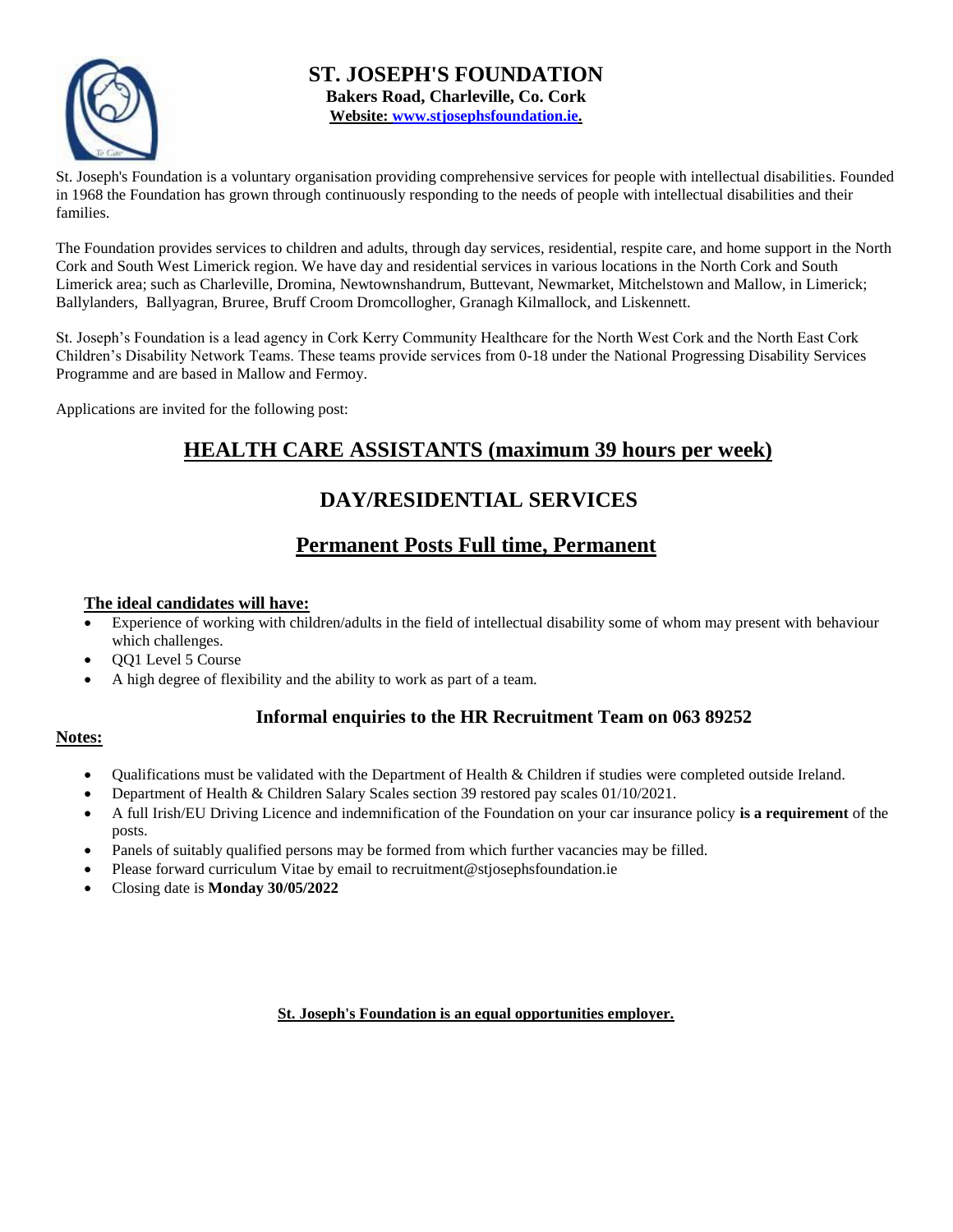## **JOB DESCRIPTION**

| <b>JOB TITLE:</b>                           | <b>HEALTH CARE ASSISTANT</b>                                                                                                                                                                                  |  |
|---------------------------------------------|---------------------------------------------------------------------------------------------------------------------------------------------------------------------------------------------------------------|--|
| <b>REPORTING TO:</b>                        | NURSE/SUPERVISOR/SOCIAL CARE WORKER/SOCIAL CARE<br><b>LEADER</b>                                                                                                                                              |  |
| <b>RELATIONSHIPS:</b>                       | <b>STAFF / VOLUNTEERS</b>                                                                                                                                                                                     |  |
| <b>LIAISE WITH:</b>                         | Staff in Adults and Children's Services and Multidisciplinary Team.                                                                                                                                           |  |
| <b>INITIAL HOURLY</b><br><b>COMMITMENT:</b> | As required - Day / rostered duty working in any one of the locations of<br>St. Joseph's Foundation in accordance with the rosters and mobility<br>programme operated by the service up to 39 hours per week. |  |
| <b>INITIAL ASSIGNMENT:</b>                  | <b>CHILDREN/ADULT SERVICES - ST. JOSEPH'S FOUNDATION</b>                                                                                                                                                      |  |

### **JOB GOAL:**

To assist Line Manager, Support Service User and develop their strengths to the best of their ability.

### **DUTIES/RESPONSIBILITIES:**

Care for the day to day needs of the service users:

- Physical care helping those who require assistance with dressing, personal hygiene, toileting etc.
- Facilitating service users to use their leisure time tailored to their needs, with an emphasis on community
- Instruct, supervise and support service users in daily living, work and leisure programmes as assigned and monitor progress.
- Recognise and report problems, physical/social/emotional and assist in the implementation of relevant programmes to counteract same.
- To work positively and constructively with service users who may present with challenging behaviour, and be involved in the planning and implementation of specific individualised approaches and programmes designed for these service users.
- To drive service users (using the Foundation's Transport) to and from day and residential services and leisure/ social outings etc as required.
- To contribute to the instruction of new staff and volunteers.
- Ensure adequate reports are kept as requested.
- Maintain a high standard of orderliness, cleanliness and tidiness within the area so that the working / living environment is pleasant and comfortable for all.
- You may also be required to provide support for a service user in locations outside of St Joseph's eg accompanying service users on holidays/family outings or a hospital stay.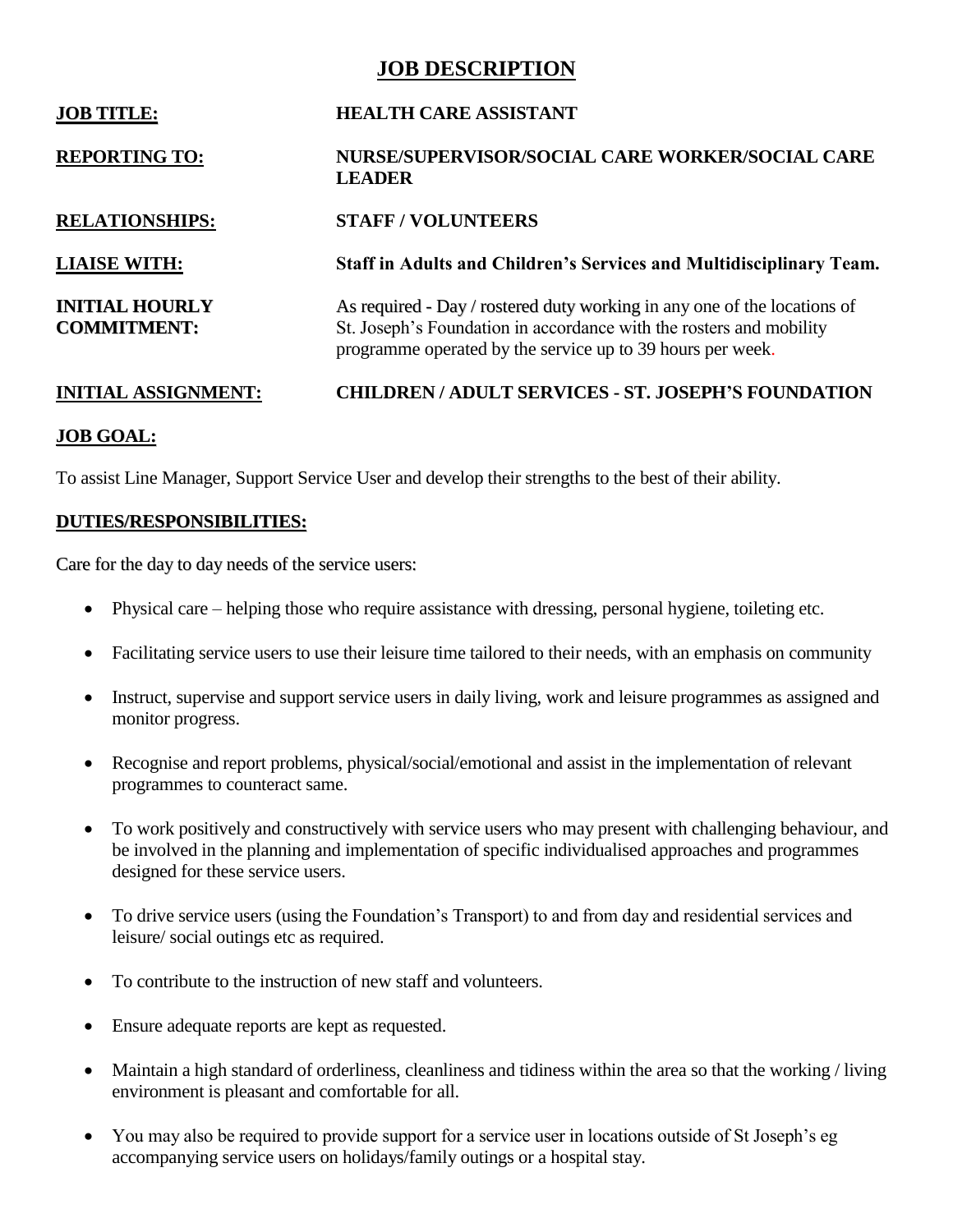You will be required to assist our service users while they are using the therapy pool and based on their need you may be required to join them in the pool. Your Line Manager will provide you with advice on using the pool with the service user and the lifeguard / instructor on duty will advise you on best/ safe practice in the pool.

## **HEALTH & SAFETY**

- To be aware of and practice the correct use of all aids & appliances e.g. Hoists.
- Ensure all accidents/incidents are reported and documented in accident/incident book as held in each area.
- Make oneself aware of the Foundation's duties and the employee duties under the Safety, Health and Welfare at work Act 2005.
- Report faulty equipment and fittings to the Line Manager.
- To ensure adequate knowledge of and compliance with emergency actions and plans.
- To ensure fire and safety precautions are implemented and maintained.

### **GENERAL**

- To promote a positive and dignified awareness of learning disability in the community.
- To undertake relevant training courses (both in house and external) as may be required to develop the necessary skills to meet organisational needs.
- Be familiar with new developments in the field of Intellectual disabilities, HIQA guidelines for residential care and any other policies or guidelines pertaining to the role of Care Assistant.
- To act as a Key Worker for service users as required.
- To attend courses/seminars/meetings as requested/approved by the Manager of Adult/Children's Services or Chief Executive.
- To ensure that parents and other visitors to the services are attended to with tact and consideration.
- As the above is not an exhaustive list of duties and responsibilities, this job description may be revised from time to time to take account of any change in requirements of the position or any other duties as may be assigned by the Manager of Adult/Children's Services or Chief Executive.

### **CONFIDENTIALITY.**

**In the course of your employment, you may have access to or hear information concerning the medical or personal affairs of clients or staff or other centres' business. Such records and information are strictly confidential. In addition, records must never be left in such a manner that unauthorised persons can obtain access to them.**